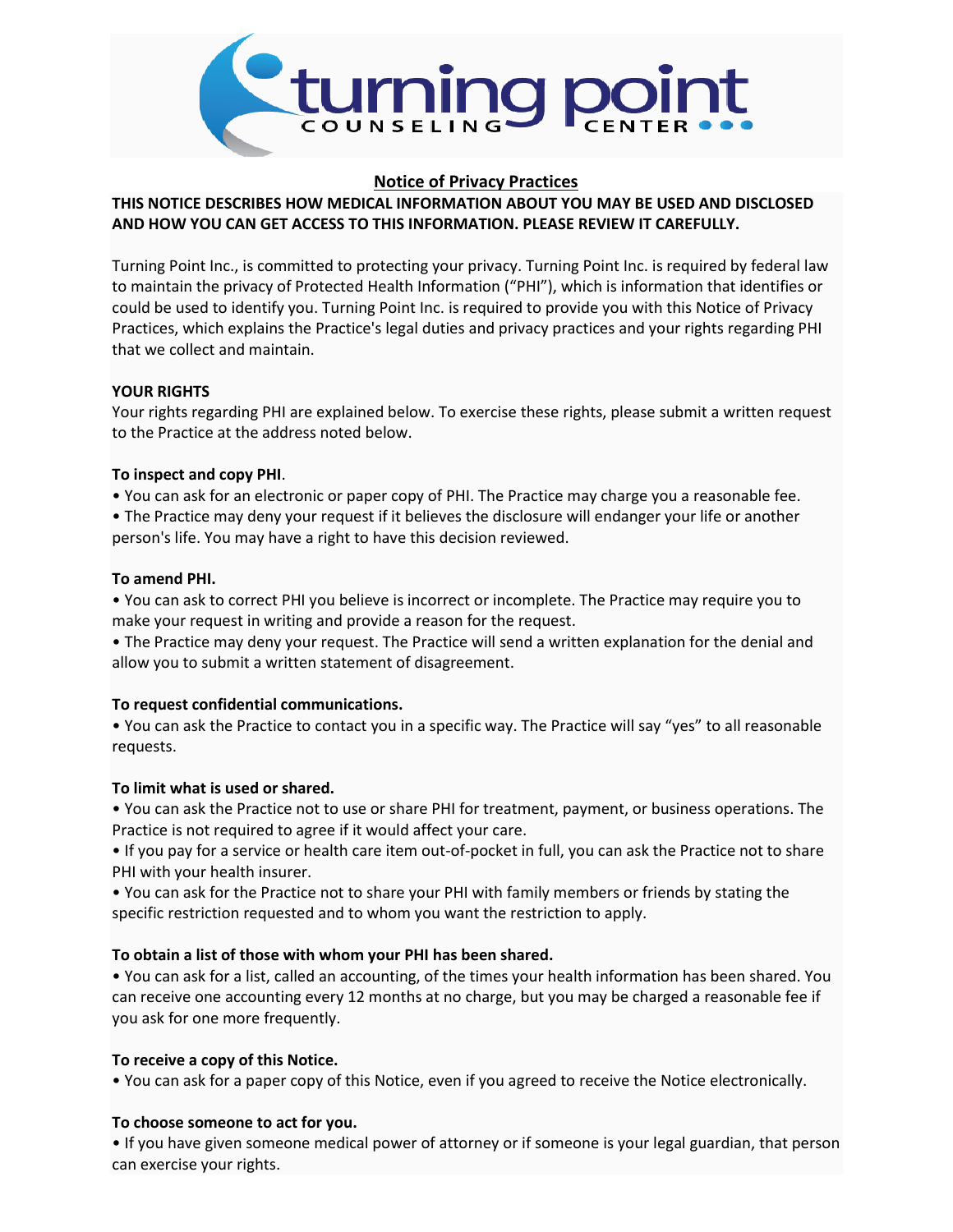## **To file a complaint if you feel your rights are violated.**

• You can file a complaint by contacting the Practice Privacy Officer using the following information: Turning Point Inc.

574-834-1393

• You can file a complaint with the U.S. Department of Health and Human Services Office for Civil Rights by sending a letter to 200 Independence Avenue, S.W., Washington, D.C. 20201, calling 1-877-696-6775, or visiting www.hhs.gov/ocr/privacy/hipaa/complaints/.

• The Practice will not retaliate against you for filing a complaint.

## **To opt out of receiving fundraising communications.**

• The Practice may contact you for fundraising efforts, but you can ask not to be contacted again.

### **OUR USES AND DISCLOSURES**

1. Routine Uses and Disclosures of PHI

The Practice is permitted under federal law to use and disclose PHI, without your written authorization, for certain routine uses and disclosures, such as those made for treatment, payment, and the operation of our business. The Practice typically uses or shares your health information in the following ways:

### To treat you.

- The Practice can use and share PHI with other professionals who are treating you.
- Example: Your primary care doctor asks about your mental health treatment.

### To run the health care operations.

- The Practice can use and share PHI to run the business, improve your care, and contact you.
- Example: The Practice uses PHI to send you appointment reminders if you choose.

### To bill for your services.

- The Practice can use and share PHI to bill and get payment from health plans or other entities.
- Example: The Practice gives PHI to your health insurance plan so it will pay for your services.

2. Uses and Disclosures of PHI That May Be Made Without Your Authorization or Opportunity to Object The Practice may use or disclose PHI without your authorization or an opportunity for you to object, including:

### To help with public health and safety issues

• Public health: To prevent the spread of disease, assist in product recalls, and report adverse reactions to medication.

• Required by the Secretary of Health and Human Services: We may be required to disclose your PHI to the Secretary of Health and Human Services to investigate or determine our compliance with the requirements of the final rule on Standards for Privacy of Individually Identifiable Health Information. • Health oversight: For audits, investigations, and inspections by government agencies that oversee the health care system, government benefit programs, other government regulatory programs, and civil rights laws.

- Serious threat to health or safety: To prevent a serious and imminent threat.
- Abuse or Neglect: To report abuse, neglect, or domestic violence.

### To comply with law, law enforcement, or other government requests

- Required by law: If required by federal, state or local law.
- Judicial and administrative proceedings: To respond to a court order, subpoena, or discovery request.
- Law enforcement: For law locate and identify you or disclose information about a victim of a crime.
- Specialized Government Functions: For military or national security concerns, including intelligence, protective services for heads of state, or your security clearance.